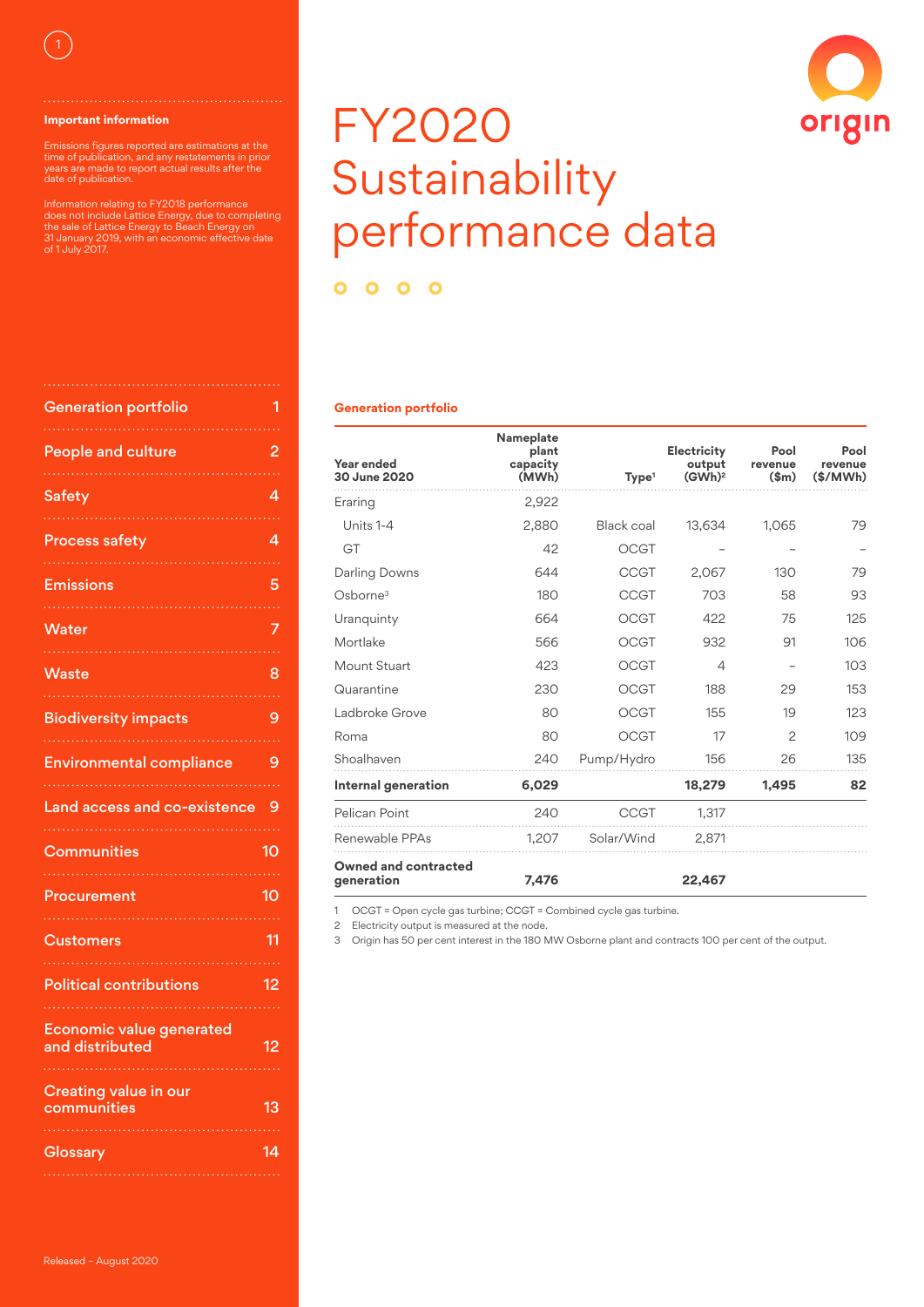# <span id="page-1-0"></span>**People and culture**

|                                                             |        | <b>FY2020</b>  |       |                | <b>FY2019</b>  |       |                     | <b>FY2018</b> |                |
|-------------------------------------------------------------|--------|----------------|-------|----------------|----------------|-------|---------------------|---------------|----------------|
| <b>Employee information4</b>                                | Female | Male           | Total | Female         | Male           | Total | Female              | Male          | Total          |
| GRI 102-8                                                   |        |                |       |                |                |       |                     |               |                |
| Employees                                                   | 1.851  | 3.362          | 5.232 | 1,965          | 3,379          | 5,360 | 2.088               | 3,477         | 5,565          |
| Employees (%)                                               | 35%    | 64%            |       | 37%            | 63%            |       | 38%                 | 62%           |                |
| Contractors                                                 | 111    | 249            | 397   | 124            | 278            | 430   | 181                 | 352           | 533            |
| Contractors (%)                                             | 28%    | 63%            |       | 29%            | 65%            |       | 34%                 | 66%           |                |
| <b>Employees by employment</b><br>contract and gender       |        |                |       |                |                |       |                     |               |                |
| Ongoing                                                     | 1,748  | 3,256          | 5,020 | 1,865          | 3,271          | 5,150 | 1,976               | 3,373         | 5.349          |
| Ongoing (%)                                                 | 35%    | 65%            |       | 36%            | 64%            |       | 37%                 | 63%           |                |
| Limited term                                                | 103    | 103            | 209   | 98             | 104            | 204   | 107                 | 98            | 205            |
| Limited term (%)                                            | 49%    | 49%            |       | 48%            | 51%            |       | 52%                 | 48%           |                |
| Casual                                                      | O      | 3              | 3     | $\overline{c}$ | $\overline{4}$ | 6     | 5                   | 6             | 11             |
| Casual (%)                                                  |        | 100%           |       | 33%            | 67%            |       | 45%                 | 55%           |                |
| Total                                                       | 1,851  | 3,362          | 5,232 | 1,965          | 3,379          | 5,360 | 2,088               | 3,477         | 5,565          |
| <b>Employees by employment</b><br>type and gender (ongoing) |        |                |       |                |                |       |                     |               |                |
| Full time                                                   | 1,418  | 3,121          | 4,554 | 1,516          | 3,197          | 4,725 | 1,637               | 3,298         | 4,935          |
| Full time (%)                                               | 31%    | 69%            |       | 32%            | 68%            |       | 33%                 | 67%           |                |
| Part time                                                   | 330    | 135            | 466   | 349            | 74             | 425   | 339                 | 75            | 414            |
| Part time (%)                                               | 71%    | 29%            |       | 82%            | 17%            |       | 82%                 | 18%           |                |
| Total                                                       | 1,748  | 3,256          | 5,020 | 1,865          | 3,271          | 5,150 | 1,976               | 3,373         | 5,349          |
| <b>Employees by region and gender</b>                       |        |                |       |                |                |       |                     |               |                |
| Australian Capital Territory                                |        | $\overline{c}$ | 4     |                | 5              | 6     |                     | 4             | 5              |
| Australian Capital Territory (%)                            | 25%    | 50%            |       | 17%            | 83%            |       | 20%                 | 80%           |                |
| New South Wales                                             | 215    | 646            | 867   | 210            | 639            | 852   | 226                 | 649           | 875            |
| New South Wales (%)                                         | 25%    | 75%            |       | 25%            | 75%            |       | 26%                 | 74%           |                |
| Northern Territory                                          | O      | 11             | 12    | 1              | 11             | 12    | 1                   | 8             | 9              |
| Northern Territory (%)                                      |        | 92%            |       | 8%             | 92%            |       | 11%                 | 89%           |                |
| Queensland                                                  | 478    | 1,187          | 1,667 | 422            | 1,163          | 1,586 | 440                 | 1,204         | 1,644          |
| Queensland (%)                                              | 29%    | 71%            |       | 27%            | 73%            |       | 27%                 | 73%           |                |
| South Australia                                             | 287    | 268            | 557   | 438            | 334            | 773   | 477                 | 349           | 826            |
| South Australia (%)                                         | 52%    | 48%            |       | 57%            | 43%            |       | 58%                 | 42%           |                |
| Tasmania                                                    | 14     | 23             | 37    | 15             | 23             | 38    | 14                  | 26            | 40             |
| Tasmania (%)                                                | 38%    | 62%            |       | 39%            | 61%            |       | 35%                 | 65%           |                |
| Victoria                                                    | 771    | 883            | 1,661 | 800            | 871            | 1,682 | 854                 | 923           | 1,777          |
| Victoria (%)                                                | 46%    | 53%            |       | 48%            | 52%            |       | 48%                 | 52%           |                |
| Western Australia                                           | 4      | 19             | 23    | $\overline{S}$ | 21             | 23    | $\ddot{\mathbf{3}}$ | 21            | 24             |
| Western Australia (%)                                       | 17%    | 83%            |       | 9%             | 91%            |       | 13%                 | 88%           |                |
| <b>LPG Pacific</b>                                          | 80     | 322            | 403   | 75             | 312            | 387   | 71                  | 292           | 363            |
| LPG Pacific (%)                                             | 20%    | 80%            |       | 19%            | 81%            |       | 20%                 | 80%           |                |
| Other International                                         |        | O              | 1     | 1              | $\overline{O}$ | 1     | 1                   |               | $\overline{2}$ |
| Other International (%)                                     | 100%   |                |       | 100%           |                |       | 50%                 | 50%           |                |
| Total                                                       | 1,851  | 3,362          | 5,232 | 1,965          | 3,379          | 5,360 | 2,088               | 3,477         | 5,565          |

4 The difference between our employment number and the gender split is represented by unspecified gender.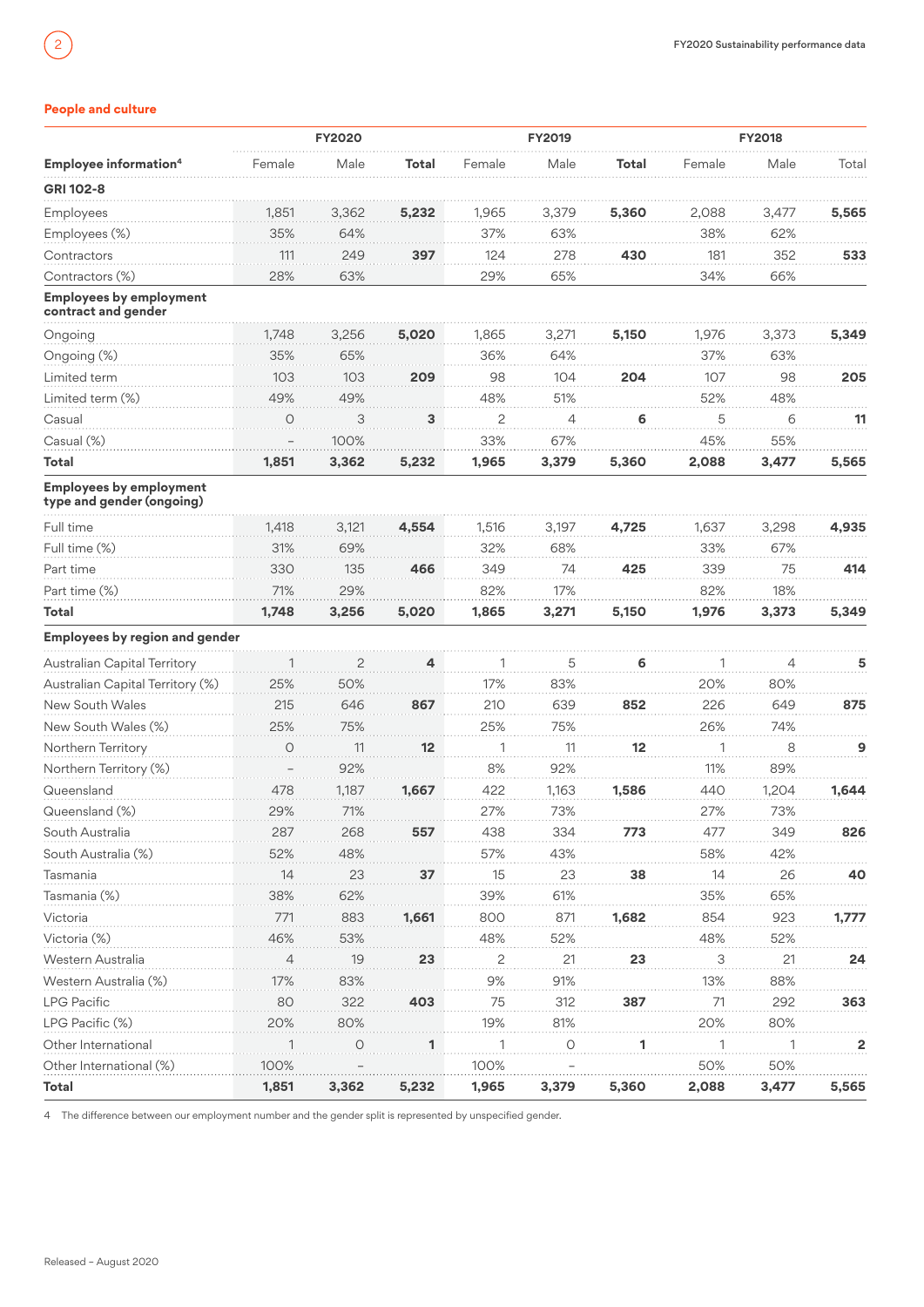# **People and culture (continued)**

|                                                                                                                          | <b>FY2020</b> | <b>FY2019</b> | <b>FY2018</b> | <b>FY2017</b> | <b>FY2016</b> |
|--------------------------------------------------------------------------------------------------------------------------|---------------|---------------|---------------|---------------|---------------|
| <b>Employ local</b>                                                                                                      |               |               |               |               |               |
| Total number of employees from the local community                                                                       | 180           | 162           | 155           | 192           | 168           |
| <b>Gender diversity</b>                                                                                                  |               |               |               |               |               |
| <b>GRI 405-2</b>                                                                                                         |               |               |               |               |               |
| Overall gap between average female and male fixed remuneration<br>within each Job Grade (percentage points) <sup>5</sup> | 1.3           | 0.8           | 1.4           | 0.8           | O.7           |
| Rate of appointment of women to senior roles (%)                                                                         | 51.7%         | 31.5%         | 31.5%         | 38.7%         | 28.6%         |
| Rate of turnover of women in senior roles <sup>6</sup> (%)                                                               | 13.0%         | 20.7%         | 16.6%         | 17.0%         | 31.0%         |
| Overall gap between female and male turnover in senior roles<br>(percentage points)7                                     | 5.3           | $-6.3$        | 0.2           | 6.6           | 2.4           |
| Indigenous employees                                                                                                     |               |               |               |               |               |
| Number of Aboriginal and Torres Strait Islander people<br>(voluntarily self-identified) in our workforce                 | 46            | 41            | 35            | 17            | O             |
| <b>Employee engagement</b>                                                                                               |               |               |               |               |               |
| Employee engagement score <sup>8</sup> (%)                                                                               | 75%           | 61%           | 61%           | 58%           | 53%           |
| Employee participation in employee engagement survey (%)                                                                 | 91%           | 86%           | 88%           | 85%           | 87%           |
| <b>Ethical business</b>                                                                                                  |               |               |               |               |               |
| <b>GRI 205-2</b>                                                                                                         |               |               |               |               |               |
| Completion rate for compliance with Code of Conduct training (%)                                                         | 99%           | 99%           | 98%           | 99%           | 98%           |
| Completion rate for required employees in high-risk roles completed<br>Code of Conduct training (%)                      | 98%           | 99%           | 98%           | 99%           | 98%           |
| <b>GRI 205-3</b>                                                                                                         |               |               |               |               |               |
| Reported incidents of bribery or corruption <sup>9</sup>                                                                 |               |               |               |               |               |
| <b>Industrial relations</b>                                                                                              |               |               |               |               |               |
| GRI 102-41                                                                                                               |               |               |               |               |               |
| Number of Collective Bargaining Agreements across the business as at the end<br>of the period                            | 27            | 27            | 27            | 29            | 27            |
| Hours of lost time due to industrial disputes                                                                            |               |               |               |               |               |

5 Based on the population-weighted average fixed remuneration for each gender at each job grade, where grade represents a proxy for equal work. Figures may vary with<br>those quoted previously which were measured on a prelimi

6 12-month rolling average as at 30 June 2020.

7 The gap is the percentage point difference between male and female turnover, measured as percentage over the previous 12 months. A negative gap is favourable to female.<br>Please note that these figures may be at variance w

8 Kincentric's methodology.

9 FY2019 incident has been included in our reporting due to the broad definition of 'corruption' in the GRI Standards that includes fraud, in this case fraud by an individual employee.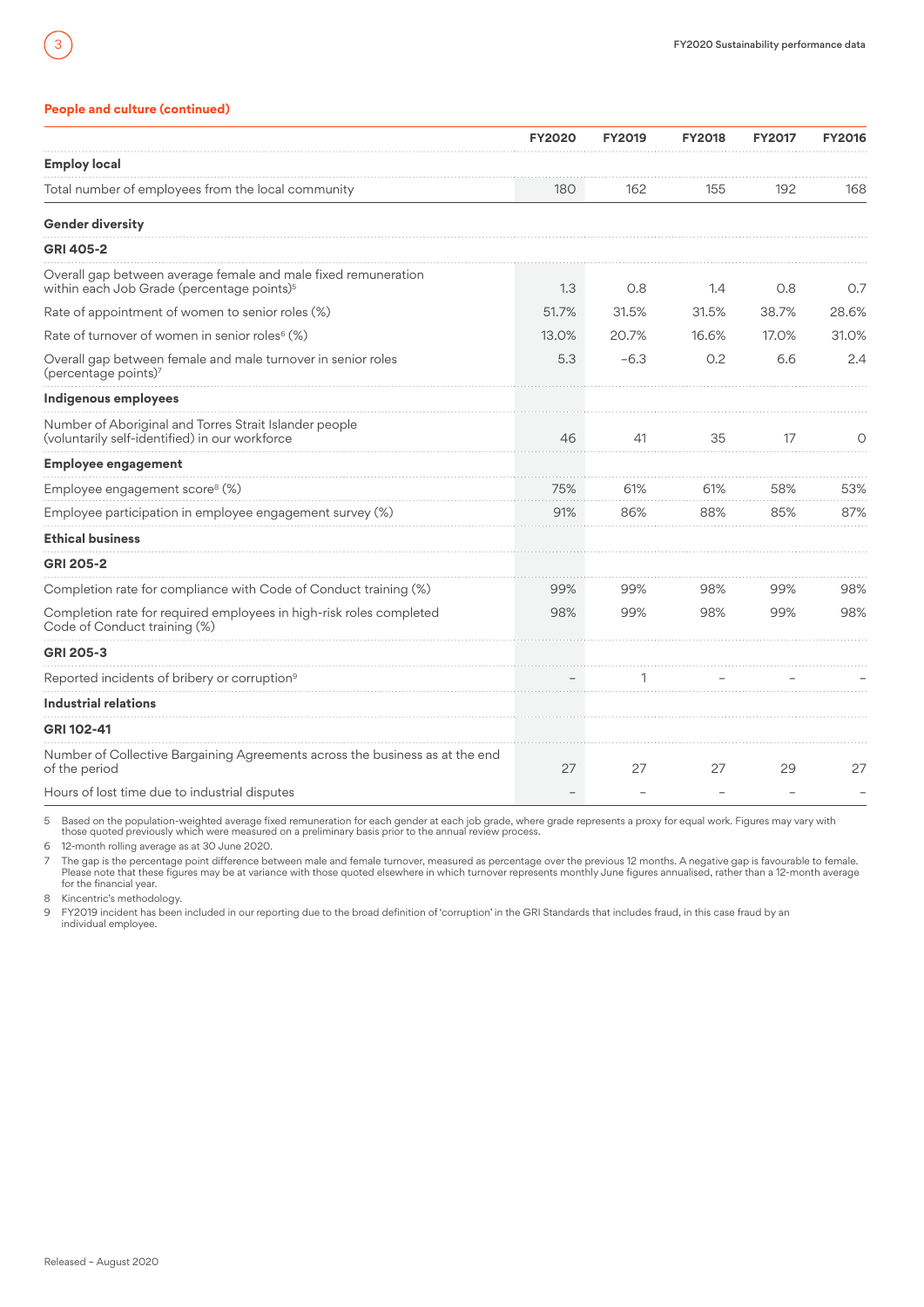# <span id="page-3-0"></span>**Safety**

|                                                                                                                                           | <b>FY2020</b>  | <b>FY2019</b> | <b>FY2018</b> | <b>FY2017</b> | <b>FY2016</b> |
|-------------------------------------------------------------------------------------------------------------------------------------------|----------------|---------------|---------------|---------------|---------------|
| <b>Managing personal safety</b>                                                                                                           |                |               |               |               |               |
| GRI 403-9                                                                                                                                 |                |               |               |               |               |
| Actual Serious (or above) Incidents <sup>10</sup>                                                                                         | З              | 9             | N/A           | N/A           | N/A           |
| Potential Serious (or above) Incidents <sup>11</sup>                                                                                      | 69             | 38            | N/A           | N/A           | N/A           |
| Total Recordable Injury Frequency Rate (TRIFR) <sup>12</sup>                                                                              | 2.6            | 4.4           | 2.2           | 3.2           | 4.2           |
| TRIFR - employees                                                                                                                         | 1.8            | 2.9           | 2.1           | N/A           | N/A           |
| TRIFR - contractors                                                                                                                       | 3.5            | 6.4           | 2.4           | N/A           | N/A           |
| Lost Time Injury Frequency Rate (LTIFR)                                                                                                   | 0.8            | 1.1           | 0.5           | 0.8           | 0.8           |
| Significant Incidents                                                                                                                     | 15             | 16            | 18            | N/A           | N/A           |
| Number of fatalities <sup>13</sup>                                                                                                        |                |               |               |               |               |
| <b>Environment</b>                                                                                                                        |                |               |               |               |               |
| Number of environmental incidents that resulted in an actual consequence of<br>a moderate short-term impact to the environment (or above) | 2              |               |               |               |               |
| Land and air transport                                                                                                                    |                |               |               |               |               |
| Land transport incidents                                                                                                                  | $\overline{c}$ |               | 3             | $\mathcal{P}$ |               |
| Significant aviation incidents                                                                                                            |                |               |               |               |               |

# **Process safety**

|                                                                                                      | <b>FY2020</b> | <b>FY2019</b> | <b>FY2018</b> | <b>FY2017</b> | <b>FY2016</b> |
|------------------------------------------------------------------------------------------------------|---------------|---------------|---------------|---------------|---------------|
| <b>Process safety</b>                                                                                |               |               |               |               |               |
| Process safety events <sup>14</sup> with potential consequence of significant<br>or above, of which: |               |               |               | 10            |               |
| Tier 1                                                                                               |               |               |               |               |               |
| Tier 2                                                                                               |               |               |               |               |               |

10 Metric introduced in FY2019 and includes incidents with a risk consequence outcome of 3-Serious Actual (or above) on the Origin Risk Matrix.

11 Metric introduced in FY2019 and includes incidents with a risk consequence outcome of 4-Major Potential (or above) on the Origin Risk Matrix. Note: Excludes incidents<br>meeting the Actual Serious Consequence metric defini

12 Rolling 12-month average. 13 Includes contractors.

14 FY2018 results onwards include all incidents that resulted in Tier 1 or Tier 2 events as per the IOGP Process Safety Recommended Practice on Key Performance Indicators,<br>Report No. 456. Disclosures for prior years only i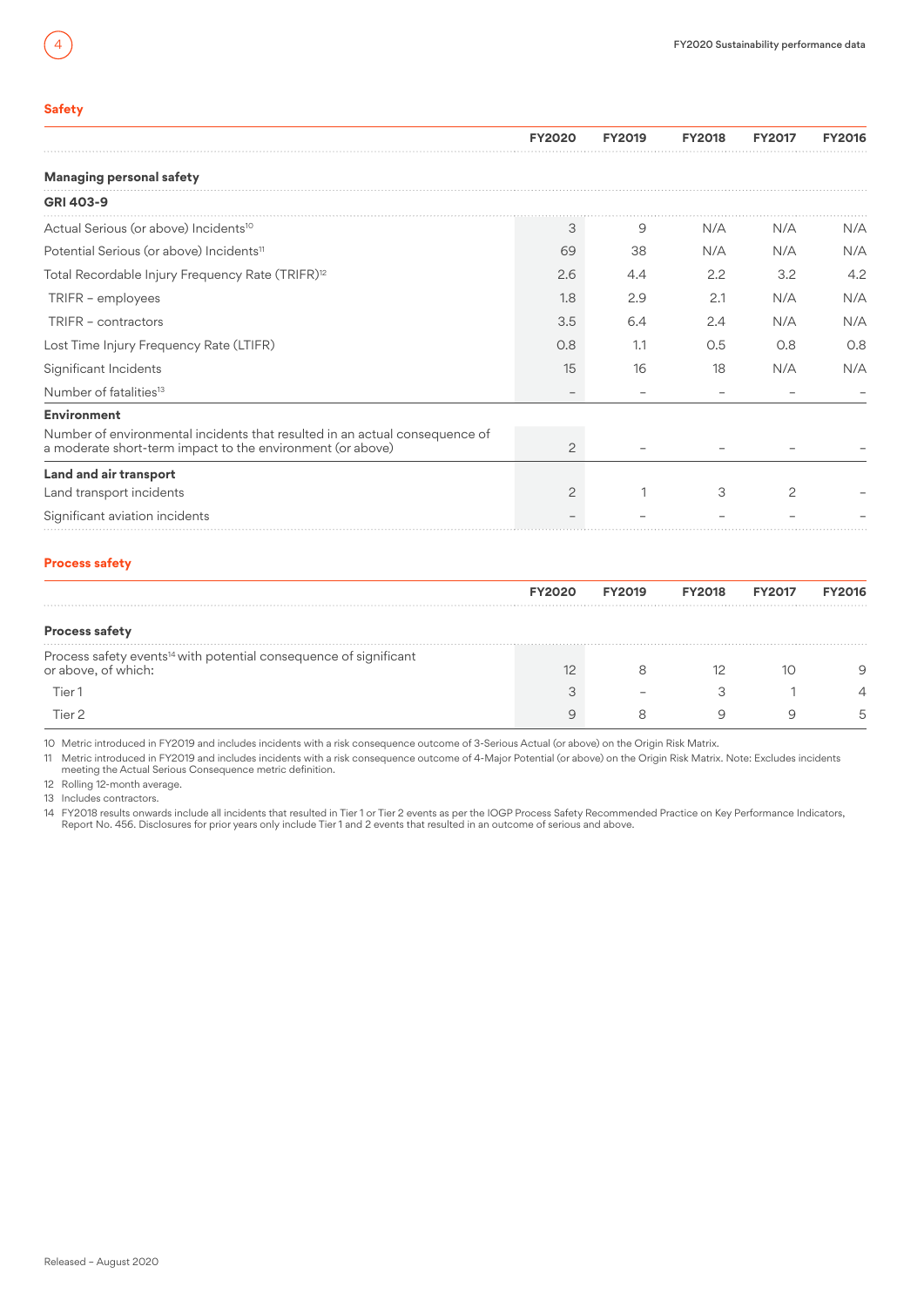# <span id="page-4-0"></span>**Emissions**

|                                                                              | <b>FY2020</b> | <b>FY2019</b> | <b>FY2018</b> | <b>FY2017</b> | <b>FY2016</b>  |
|------------------------------------------------------------------------------|---------------|---------------|---------------|---------------|----------------|
| Greenhouse gas (GHG) emissions                                               |               |               |               |               |                |
| <b>GRI 305-1</b>                                                             |               |               |               |               |                |
| Direct GHG emissions (Scope 1) (kt CO <sub>2</sub> -e)                       |               |               |               |               |                |
| Total Scope 1 emissions operational control basis                            | 16,065        | 17,976        | 18,162        | 17,293        | 16,977         |
| Energy Markets, of which:                                                    | 15,321        | 17,067        | 17,189        | 15,717        | 15,593         |
| Eraring                                                                      | 13,220        | 15,444        | 14,898        | 12,896        | 12,913         |
| Generation (excluding Eraring)                                               | 2,032         | 1,563         | 2,234         | 2,767         | 2,617          |
| <b>LPG</b>                                                                   | 58            | 49            | 44            | 40            | 48             |
| Cogent                                                                       | 11            | 12            | 12            | 14            | 14             |
| Integrated Gas, of which:                                                    | 743           | 908           | 973           | 1,577         | 1,382          |
| Australia Pacific LNG <sup>14</sup>                                          | 740           | 908           | 972           | 1,040         | 763            |
| Exploration and production                                                   | 3             | O             | 1             | 536           | 620            |
| Corporate                                                                    | $\circ$       | O             | 0             |               | $\overline{c}$ |
| <b>Total Scope 1 emissions equity basis</b>                                  | 16,600        | 18,430        | 18,681        | 17,792        | 17,667         |
| Energy Markets, of which:                                                    | 15,470        | 17,227        | 17,460        | 15,914        | 16,079         |
| Eraring                                                                      | 13,220        | 15,444        | 14,898        | 12,896        | 12,913         |
| Generation (excluding Eraring)                                               | 2,032         | 1,562         | 2,234         | 2,767         | 2,617          |
| JV Generation                                                                | 149           | 160           | 271           | 197           | 486            |
| <b>LPG</b>                                                                   | 58            | 49            | 44            | 40            | 48             |
| Cogent                                                                       | 11            | 12            | 12            | 14            | 14             |
| Integrated Gas, of which:                                                    | 1,130         | 1,203         | 1,221         | 1,877         | 1,478          |
| Australia Pacific LNG <sup>16</sup>                                          | 1,127         | 1,203         | 1,220         | 1,149         | 686            |
| Exploration and production (Australia)                                       | 3             | O             | 1             | 661           | 718            |
| Exploration and production (New Zealand)                                     |               |               |               | 67            | 74             |
| Corporate                                                                    | $\circ$       | $\circ$       | 0             |               | $\overline{c}$ |
| <b>GRI 305-2</b>                                                             |               |               |               |               |                |
| Indirect GHG emissions (Scope 2) (kt CO <sub>2</sub> -e)                     |               |               |               |               |                |
| Total Scope 2 emissions operational control basis                            | 2,403         | 2,289         | 2,090         | 1,818         | 1,265          |
| <b>Energy Markets</b>                                                        | 277           | 289           | 160           | 184           | 239            |
| Integrated Gas                                                               | 2,121         | 1,994         | 1,922         | 1,634         | 1,026          |
| Corporate                                                                    | 5             | 6             | 7             |               |                |
| Total Scope 2 emissions equity basis                                         | 1,212         | 1,188         | 1,028         | 945           | 777            |
| <b>Energy Markets</b>                                                        | 277           | 289           | 160           | 184           | 239            |
| Integrated Gas                                                               | 930           | 893           | 861           | 743           | 537            |
| Corporate                                                                    | 5             | 6             | 7             |               |                |
| <b>GRI 305-3</b>                                                             |               |               |               |               |                |
| Other indirect GHG emissions (Scope 3) (kt CO <sub>2</sub> -e) <sup>16</sup> |               |               |               |               |                |
| <b>Total Scope 3 emissions</b>                                               |               |               |               |               |                |
| <b>Energy Markets</b>                                                        | 17,295        | 20,090        | 20,805        | 23,323        | N/A            |
| Integrated Gas                                                               | 3,615         | 3,768         | 3,946         | 4,128         | N/A            |

15 Australia Pacific LNG facilities where Origin is the operator.

16 Includes Origin's 37.5% share of Australia Pacific LNG's emissions in both upstream and downstream operations.

17 Other indirect GHG emissions (Scope 3) numbers are based on equity basis. Does not include Australia Pacific LNG's exported LNG volumes, LPG or corporate emissions.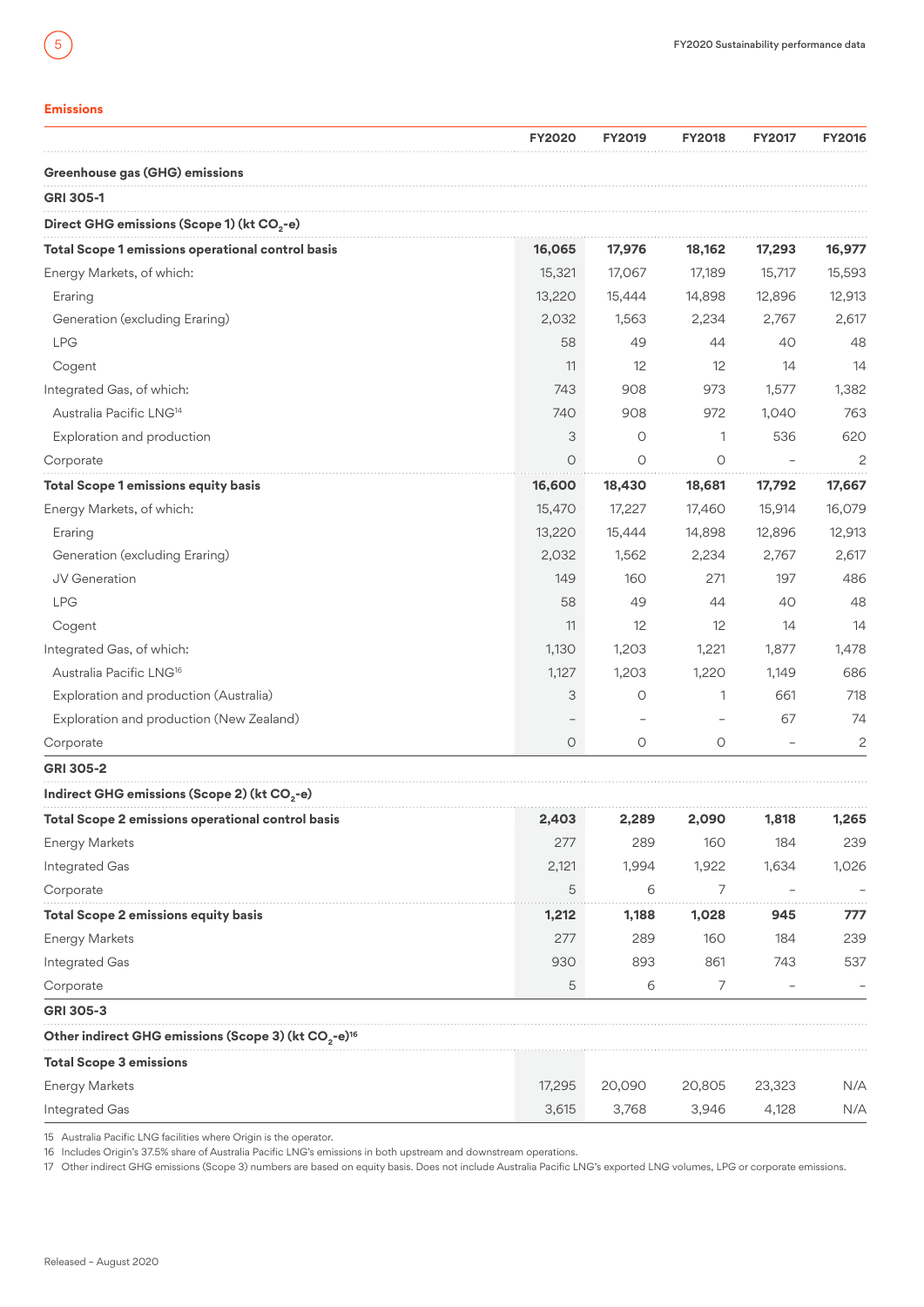# **Emissions (continued)**

6

|                                                                                                                                               | <b>FY2020</b> | <b>FY2019</b> | <b>FY2018</b> | <b>FY2017</b> | <b>FY2016</b> |
|-----------------------------------------------------------------------------------------------------------------------------------------------|---------------|---------------|---------------|---------------|---------------|
| <b>GRI 305-4</b>                                                                                                                              |               |               |               |               |               |
| GHG emissions intensity (Scope 1 and Scope 2)                                                                                                 |               |               |               |               |               |
| GHG emissions intensity operational control basis                                                                                             |               |               |               |               |               |
| Owned generation (t $CO2$ -e/MWh)                                                                                                             | 0.86          | 0.87          | 0.84          | 0.79          | 0.82          |
| Owned and contracted generation (t CO <sub>2</sub> -e/MWh)                                                                                    | 0.69          | 0.72          | 0.71          | 0.70          | 0.73          |
| Upstream oil, gas and LNG (t $CO2$ -e/TJ)                                                                                                     | 4.86          | 5.10          | 5.17          | 5.61          | 6.17          |
| GHG emissions intensity equity basis                                                                                                          |               |               |               |               |               |
| Owned generation (t CO <sub>2</sub> -e/MWh)                                                                                                   | 0.85          | 0.86          | 0.83          | 0.78          | 0.78          |
| Owned and contracted generation (t CO <sub>2</sub> -e/MWh)                                                                                    | 0.72          | 0.74          | 0.74          | 0.70          | 0.72          |
| Upstream oil, gas and LNG (t CO <sub>2</sub> -e/TJ)                                                                                           | 7.76          | 8.1           | 8.1           | 8.8           | 9.1           |
| GHG emissions intensity (Scope 1 and Scope 3) - Energy Markets                                                                                |               |               |               |               |               |
| Origin's emissions intensity from owned electricity generation (S1 + S3)<br>operational control basis (t CO <sub>2</sub> -e/MWh)              | 0.90          | 0.90          | 0.89          | 0.84          | 0.86          |
| Origin emissions intensity from owned and contracted electricity generation<br>(S1 + S3) operational control basis (t CO <sub>2</sub> -e/MWh) | 0.75          | 0.78          | 0.76          | 0.74          | 0.77          |
| NEM average intensity during the period (t $CO2$ -e/MWh)                                                                                      | 0.72          | 0.77          | 0.82          | 0.88          | 0.90          |
| Fugitive emissions <sup>18</sup>                                                                                                              |               |               |               |               |               |
| Fugitive emissions from gas operations (kt $CO2$ -e)                                                                                          | 300           | 459           | 506           | 944           | 795           |
| Flaring                                                                                                                                       | 74            | 171           | 283           | 489           | 280           |
| Venting                                                                                                                                       | 203           | 266           | 206           | 427           | 493           |
| Leaks                                                                                                                                         | 22            | 21            | 16            | 28            | 22            |
| Other air emissions                                                                                                                           |               |               |               |               |               |
| <b>GRI 305-7</b>                                                                                                                              |               |               |               |               |               |
| NOx, SOx, and other significant air emissions (tonnes)                                                                                        |               |               |               |               |               |
| Total oxides of nitrogen (NOx) emissions                                                                                                      | 24,334        | 27,789        | 26,764        | 24,985        | 23,832        |
| <b>Energy Markets</b>                                                                                                                         | 21.461        | 24,751        | 23,497        | 21,093        | 20,213        |
| Integrated Gas                                                                                                                                | 2,873         | 3,038         | 3,267         | 3,892         | 3,619         |
| Total sulphur oxides (SOx) emissions                                                                                                          | 39,095        | 45,087        | 39,329        | 30,574        | 28,417        |
| <b>Energy Markets</b>                                                                                                                         | 39,092        | 45,084        | 39,326        | 30,558        | 28,396        |
| Integrated Gas                                                                                                                                | 3             | 3             | 3             | 16            | 21            |
| Volatile organic compounds (VOC) emissions                                                                                                    | 701           | 1,022         | 913           | 1,692         | 2,973         |
| <b>Energy Markets</b>                                                                                                                         | 223           | 252           | 253           | 252           | 243           |
| Integrated Gas                                                                                                                                | 478           | 770           | 660           | 1,440         | 2,730         |
| Particulate matter (PM <sub>10</sub> ) emissions                                                                                              |               |               |               |               |               |
| Eraring                                                                                                                                       | 177           | 225           | 245           | 340           | 350           |
| Particulate matter ( $PM25$ ) emissions                                                                                                       | 105           | 121           | 131           | 150           | 180           |

18 Includes emissions from flaring, venting and leaks calculated using regulatory methods outlined for the National Greenhouse Emissions Reporting Scheme and New Zealand<br>Emissions Trading Scheme (NGERS). These emissions ar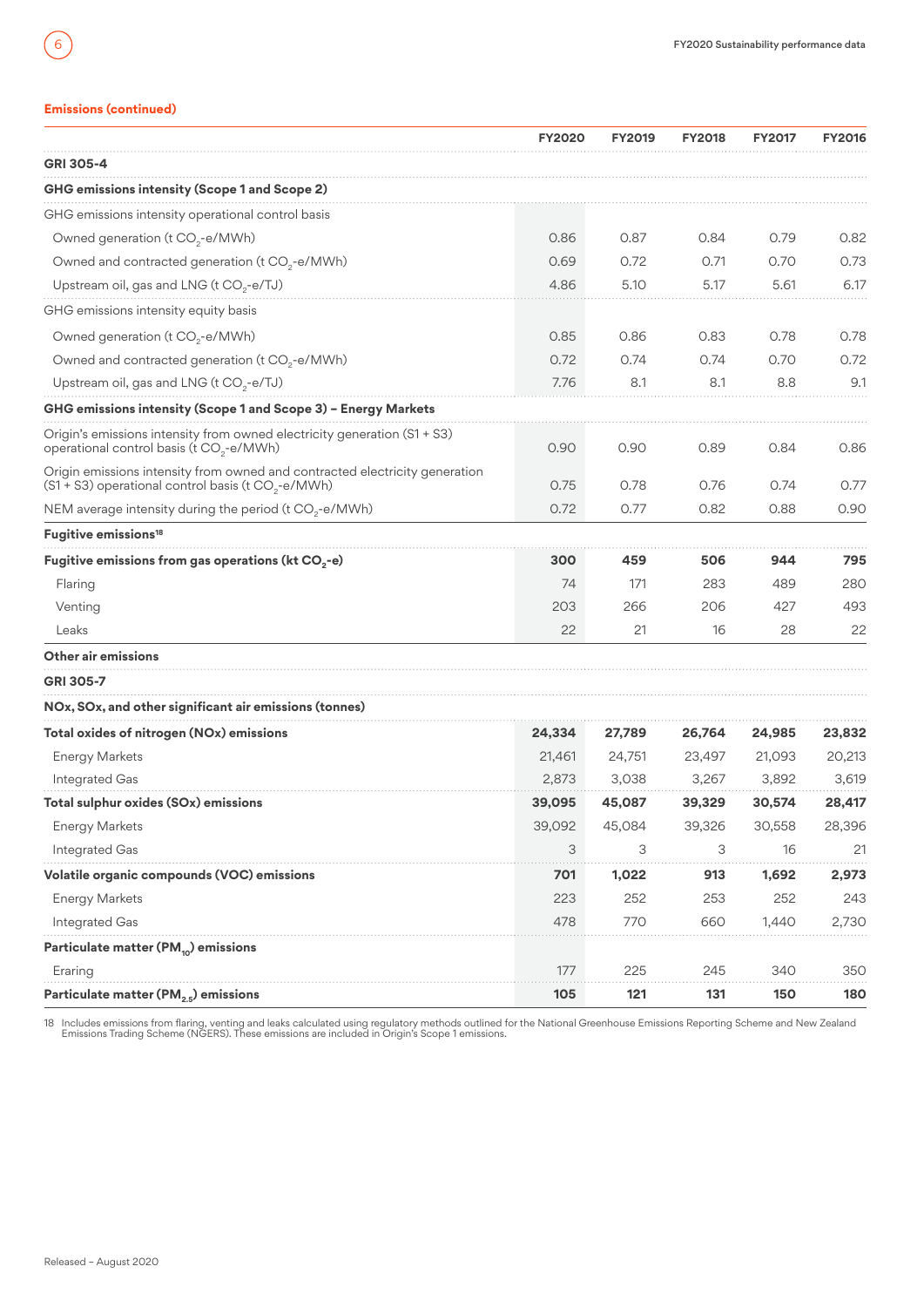# <span id="page-6-0"></span>**Water**

|                                              | <b>FY2020</b> | <b>FY2019</b> | <b>FY2018</b> | <b>FY2017</b> | <b>FY2016</b>  |
|----------------------------------------------|---------------|---------------|---------------|---------------|----------------|
| <b>Water withdrawals</b>                     |               |               |               |               |                |
| GRI 303-3                                    |               |               |               |               |                |
| Water withdrawn by source (ML) <sup>19</sup> |               |               |               |               |                |
| Total water withdrawn                        | 2,592,868     | 2,782,705     | 2,871,451     | 2,625,688     | 2,741,895      |
| Energy Markets, of which:                    | 2,571,219     | 2,760,807     | 2,848,852     | 2,600,363     | 2,717,621      |
| Eraring                                      | 2,571,087     | 2,760,732     | 2,848,748     | 2,594,661     | 2,711,933      |
| Shoalhaven                                   |               |               |               | 5.556         | 5,543          |
| Energy Markets (ex. Eraring and Shoalhaven)  | 132           | 75            | 104           | 146           | 145            |
| Integrated Gas, of which:                    | 21,628        | 21,885        | 22,549        | 25,257        | 24,202         |
| <b>LNG</b>                                   | 21,628        | 21,885        | 22,432        | 25,118        | 23,859         |
| Exploration and production                   |               |               | 117           | 139           | 343            |
| Corporate                                    | 21            | 13            | 50            | 69            | 72             |
| Surface water withdrawn                      | 2,569,213     | 2,758,868     | 2,846,595     | 2,599,510     | 2,716,662      |
| Energy Markets, of which:                    | 2,569,083     | 2,758,795     | 2,846,491     | 2,599,392     | 2,716,559      |
| Eraring                                      | 2,569,083     | 2,758,795     | 2,846,491     | 2,593,836     | 2,711,016      |
| Shoalhaven                                   |               |               |               | 5,556         | 5,543          |
| Integrated Gas, of which:                    | 130           | 73            | 104           | 118           | 103            |
| <b>LNG</b>                                   | 130           | 73            | 104           | 118           | 103            |
| Exploration and production                   |               |               |               |               |                |
| Groundwater withdrawn                        | 21,646        | 21,851        | 22,377        | 25,195        | 23,898         |
| Energy Markets, of which:                    | 97            | 47            | 49            | 84            | 87             |
| Eraring                                      |               |               |               |               |                |
| Energy Markets (ex. Eraring)                 | 97            | 47            | 49            | 84            | 87             |
| Integrated Gas, of which:                    | 21,549        | 21,804        | 22,328        | 25,111        | 23,811         |
| <b>LNG</b>                                   | 21,508        | 21,804        | 22,328        | 24,999        | 23,691         |
| Exploration and production                   | 41            |               |               | 112           | 120            |
| Municipal water withdrawn                    | 1,048         | 1,092         | 1,709         | 257           | 312            |
| Energy Markets, of which:                    | 1,027         | 1,071         | 1,656         | 169           | 161            |
| Eraring                                      | 999           | 1,044         | 1,609         | 107           | 107            |
| Energy Markets (ex. Eraring)                 | 29            | 27            | 47            | 62            | 54             |
| Integrated Gas, of which:                    | O             | 8             | 3             | 19            | 79             |
| <b>LNG</b>                                   | $\circ$       | 8             |               | 1             | 65             |
| Exploration and production                   |               |               | 3             | 18            | 14             |
| Corporate                                    | 21            | 13            | 50            | 69            | 72             |
| Rainwater withdrawn                          | O             |               | 2             | 2             | $\overline{2}$ |
| Energy Markets, of which:                    | O             |               |               |               | Ο              |
| Eraring                                      |               |               |               |               |                |
| Energy Markets (ex. Eraring)                 | 0             |               |               |               | Ο              |
| Integrated Gas, of which:                    | O             |               | 2             | $\mathbf{2}$  | 2              |
| <b>LNG</b>                                   | Ο             |               |               |               | Ο              |
| Exploration and production                   |               |               | 2             | 2             | 2              |

19 Shoalhaven is excluded from above water table as pumped storage is not considered a water withdrawal as the water circulates in a closed loop.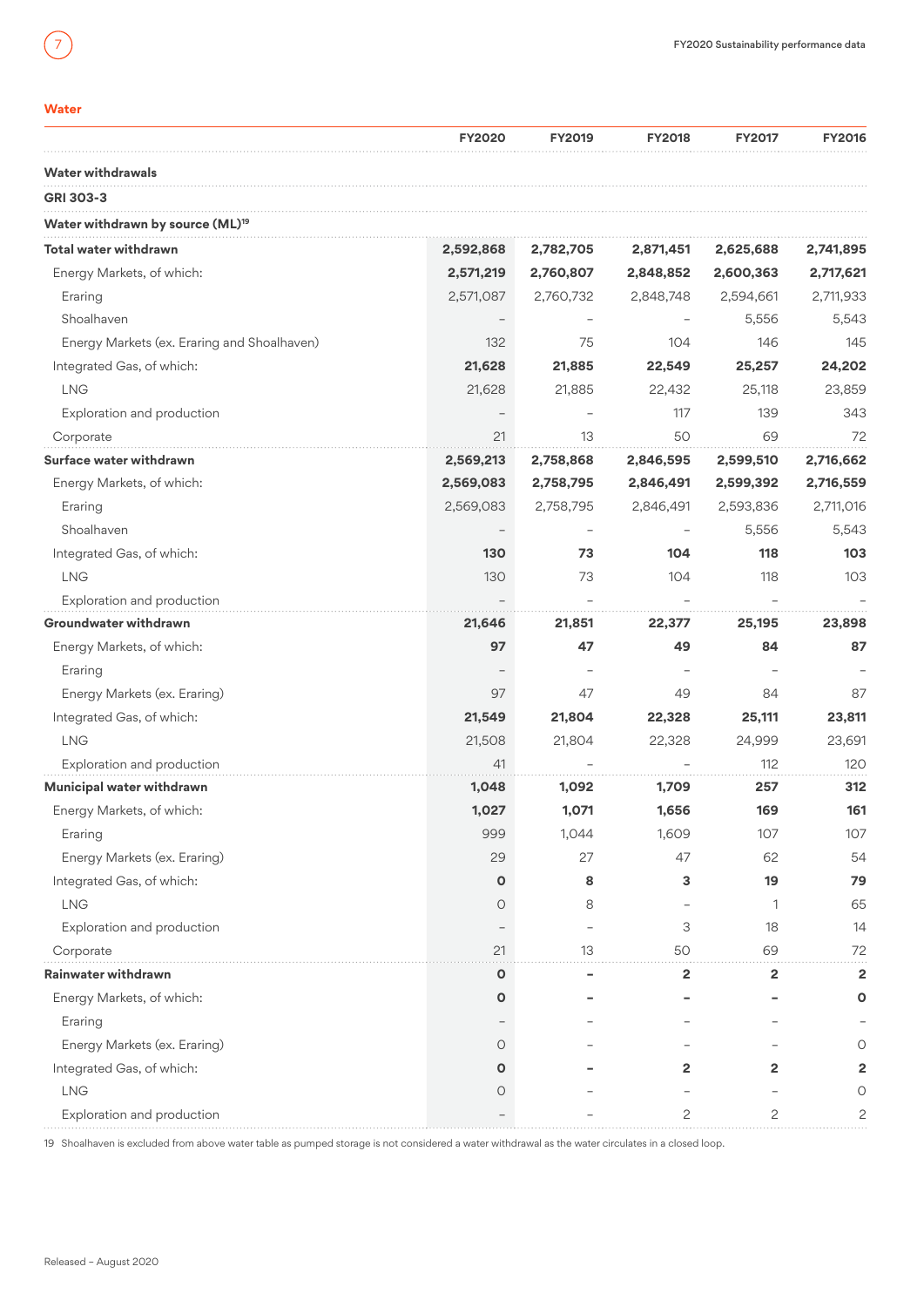# **Water (continued)**

<span id="page-7-0"></span>8

|                                                                                                | <b>FY2020</b> | <b>FY2019</b> | <b>FY2018</b> | <b>FY2017</b> | <b>FY2016</b> |
|------------------------------------------------------------------------------------------------|---------------|---------------|---------------|---------------|---------------|
| Waste water withdrawn                                                                          | 1,012         | 893           | 656           | 718           | 813           |
| Energy Markets, of which:                                                                      | 1,012         | 893           | 656           | 718           | 813           |
| Eraring                                                                                        | 1,006         | 893           | 648           | 718           | 810           |
| Energy Markets (ex. Eraring)                                                                   | 6             |               | 8             |               | 3             |
| <b>Cooling water</b>                                                                           |               |               |               |               |               |
| Volume of water returned to Lake Macquarie                                                     | 2,569,083     | 2,758,795     | 2,846,491     | 2,593,836     | 2,711,016     |
| Reportable non-compliances with Eraring water licence conditions                               |               |               |               | 1             | 1             |
| <b>Protection of water resources</b>                                                           |               |               |               |               |               |
| Reported incidents of aquifer connection                                                       |               |               | 1             |               | 1             |
| Hydraulic fracture stimulation (HFS) (LNG)                                                     |               |               |               |               |               |
| Total number of wells drilled by the Australia Pacific LNG project<br>during the period        | 271           | 251           | 290           | 238           | 300           |
| Completed wells requiring HFS                                                                  | 76            | 91            | 79            | 12            | 1             |
| Reportable groundwater related incidents caused by Origin's HFS<br>activities                  |               |               |               |               |               |
| Making good on water impacts                                                                   |               |               |               |               |               |
| Groundwater monitoring bores installed by Australia Pacific LNG<br>as at the end of the period | 206           | 216           | 211           | 211           | 141           |
| Contributing to water availability to other users (LNG)                                        |               |               |               |               |               |
| Volume of produced CSG water (ML)                                                              | 21,246        | 21,649        | 22,216        | 24,919        | 23,544        |
| Total volume of CSG water treated during the period to<br>specified quality standards          | 17,477        | 17,169        | 17,929        | 20,171        | 19,344        |
| Volume applied to irrigation                                                                   | 12,444        | 13,044        | 11,967        | 12,889        | 12,379        |
| Volume applied to aquifer injection                                                            | 4,800         | 3,973         | 4,929         | 6,869         | 6,319         |
| Volume applied to river releases                                                               |               |               | 524           | 69            | 226           |
| Volume applied to other                                                                        | 233           | 146           | 509           | 343           | 342           |
| Volume of untreated produced water                                                             | 1,245         | 1,785         | 1,213         | 1,648         | 1,193         |
| Total volume of brine (ML) during the period                                                   | 2,524         | 2,695         | 3,074         | 3,099         | 2,997         |
| <b>Waste</b>                                                                                   |               |               |               |               |               |
|                                                                                                | <b>FY2020</b> | <b>FY2019</b> | <b>FY2018</b> | <b>FY2017</b> | <b>FY2016</b> |
| <b>Eraring ash dam</b>                                                                         |               |               |               |               |               |
| GRI 306-3, 306-4, 306-5                                                                        |               |               |               |               |               |
| <b>Eraring coal combustion products (CCP)</b>                                                  |               |               |               |               |               |
| <b>CCP</b> produced (tonnes)                                                                   | 1,424,333     | 1,733,399     | 1,604,300     | 1,312,990     | 1,382,320     |
| CCP recycled (tonnes)                                                                          | 559,710       | 602,580       | 477,292       | 361,839       | 505,622       |
| CCP deposited (tonnes)                                                                         | 864,623       | 1,130,819     | 1,127,000     | 951,148       | 876,693       |
| Ratio of CCP recycled (%)                                                                      | 39%           | 35%           | 30%           | 28%           | 37%           |
| Complaints received regarding waste management                                                 | 5             | 2             |               | 1             | 1             |
| Australia Pacific LNG loss of containment                                                      |               |               |               |               |               |
| Loss of containment incidents                                                                  | 197           | 202           | 278           | 294           | 372           |
| Significant loss of containment incidents <sup>20</sup>                                        |               |               |               |               |               |

20 Significant loss of containment means incidents with actual environmental consequence of serious or above, as defined in the Glossary.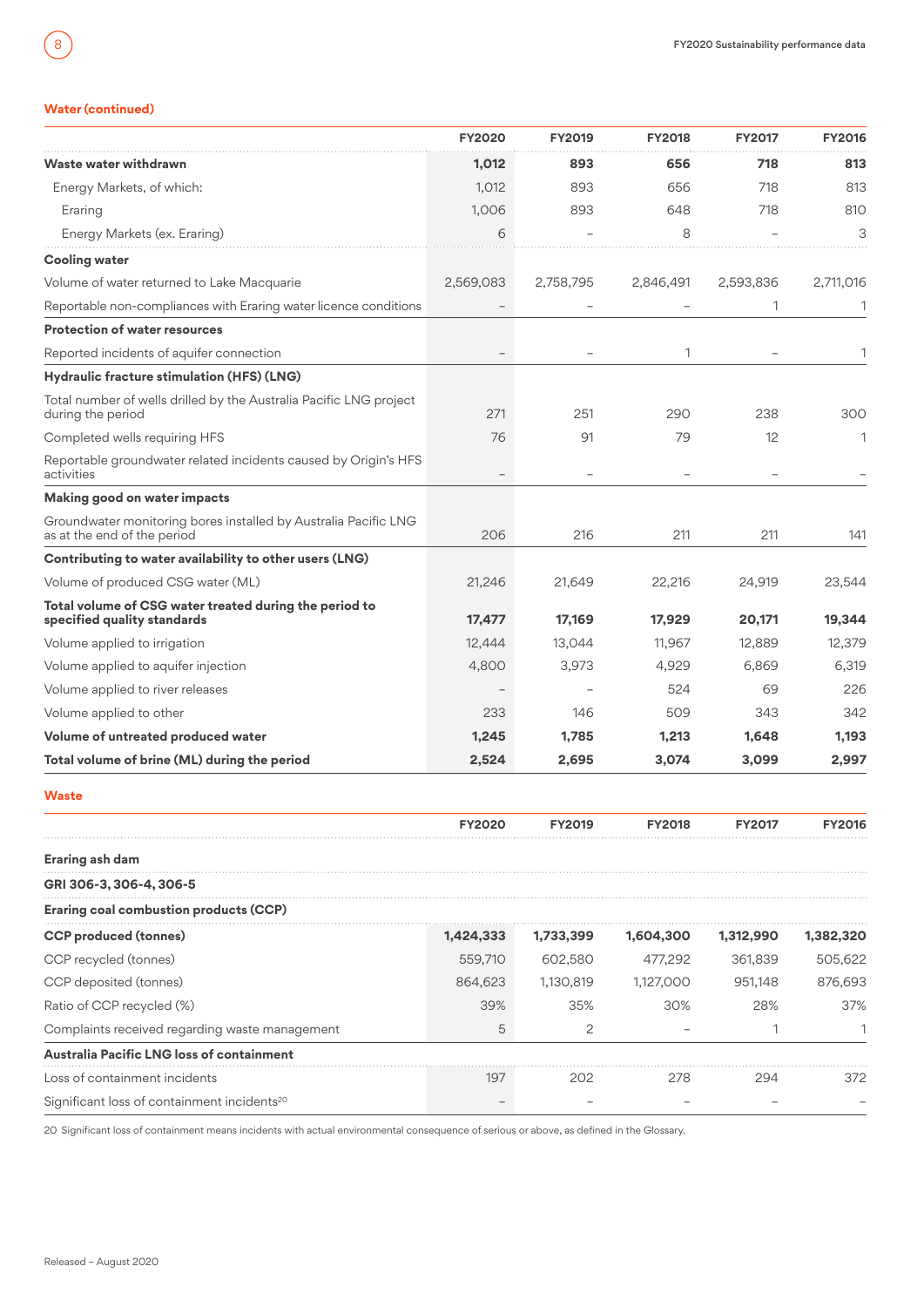# **Biodiversity impacts**

<span id="page-8-0"></span>9

|                                                                                                                                                | <b>FY2020</b>  | <b>FY2019</b> | <b>FY2018</b>  | <b>FY2017</b> | <b>FY2016</b> |
|------------------------------------------------------------------------------------------------------------------------------------------------|----------------|---------------|----------------|---------------|---------------|
| <b>Biodiversity impacts</b>                                                                                                                    |                |               |                |               |               |
| <b>GRI 304-1</b>                                                                                                                               |                |               |                |               |               |
| Number of operating sites with a level of biodiversity risk rated as high or above <sup>21</sup>                                               | $\overline{2}$ | 2             | 4              | $\Delta$      |               |
| Number of biodiversity management plans in place for operating sites with a<br>level of biodiversity risk rated as high or above <sup>21</sup> | $\mathbf{1}$   | $\mathbf{1}$  | 3              | 3             | 3             |
| <b>GRI 304-2</b>                                                                                                                               |                |               |                |               |               |
| Incidents that materially impacted biodiversity in areas of bodiversity significance <sup>22</sup>                                             |                |               |                |               |               |
| <b>Environmental compliance</b>                                                                                                                |                |               |                |               |               |
|                                                                                                                                                | <b>FY2020</b>  | <b>FY2019</b> | <b>FY2018</b>  | <b>FY2017</b> | <b>FY2016</b> |
| <b>Environmental compliance</b>                                                                                                                |                |               |                |               |               |
| Reportable non-compliances, including voluntary notifications, of which:                                                                       | 31             | 37            | 36             | 134           | 25            |
| Integrated Gas, of which:                                                                                                                      | 22             | 32            | 34             | 129           | 25            |
| Integrated Gas (excluding Australia Pacific LNG)                                                                                               | 1              | 2             |                | 99            |               |
| Australia Pacific LNG (Australia Pacific LNG notifiable incidents)                                                                             | 8              | 8             | 20             | 30            | 25            |
| <b>Energy Markets</b>                                                                                                                          | 9              | 5             | $\overline{c}$ | 5             |               |
| GRI 307-1                                                                                                                                      |                |               |                |               |               |
| Monetary value of significant fines for non-compliances with environmental<br>laws and regulations (\$), of which:                             | 15,431         | 15,000        | 12,615         | 46,964        | 11,780        |
| Integrated Gas, of which:                                                                                                                      |                |               | 12,615         | 31,964        | 11,780        |
| Australia Pacific LNG                                                                                                                          |                |               |                | 7,584         |               |
| Integrated Gas (excluding Australia Pacific LNG)                                                                                               |                |               | 12,615         | 24,380        |               |
| <b>Energy Markets</b>                                                                                                                          | 15,431         | 15,000        |                | 15,000        |               |
| Land access and co-existence <sup>23</sup>                                                                                                     |                |               |                |               |               |

|                                                                                   | <b>FY2020</b> | <b>FY2019</b> | <b>FY2018</b> | <b>FY2017</b> | <b>FY2016</b> |
|-----------------------------------------------------------------------------------|---------------|---------------|---------------|---------------|---------------|
| <b>CSG land agreements</b>                                                        |               |               |               |               |               |
| Land access and compensation agreements concluded during the period,<br>of which: | 101           | 137           | 144           | 85            | 91            |
| Number concluded through negotiation                                              | 101           | 137           | 144           | 85            | 91            |
| Number conducted through alternative dispute resolution                           |               |               |               |               |               |
| Number concluded through court resolution                                         |               |               |               |               |               |
| CSG landholder feedback <sup>24</sup>                                             |               |               |               |               |               |
| Landholder complaints received                                                    | 33            | 25            | -51           | 32            | -41           |
| Landholder complaints resolved                                                    | 20            | 26            | 37            | 24            | 32            |
| CSG cultural heritage management                                                  |               |               |               |               |               |
| Cultural Heritage Management Plan non-compliances                                 |               |               |               |               |               |
| Native Title/Indigenous Land Use Agreement non-compliances                        |               |               |               |               |               |

21 Includes operating sites in which biodiversity risk is rated high or above, defined as serious consequence (or above) weighed against level of likelihood. See Glossary for definition of Incident rating serious and above (environmental).

22 Incidents that have resulted in medium to long-term reversible impacts to low risk or listed species, habitats, ecosystems, i.e. consequence rated as serious or above.<br>See Glossary for definition of Incident rating seri

23 All figures reported under the Land access and co-existence section relate to Australia Pacific LNG operations.

24 Landholders with whom we have negotiated, or are negotiating, a land access and compensation agreement as at the end of the period.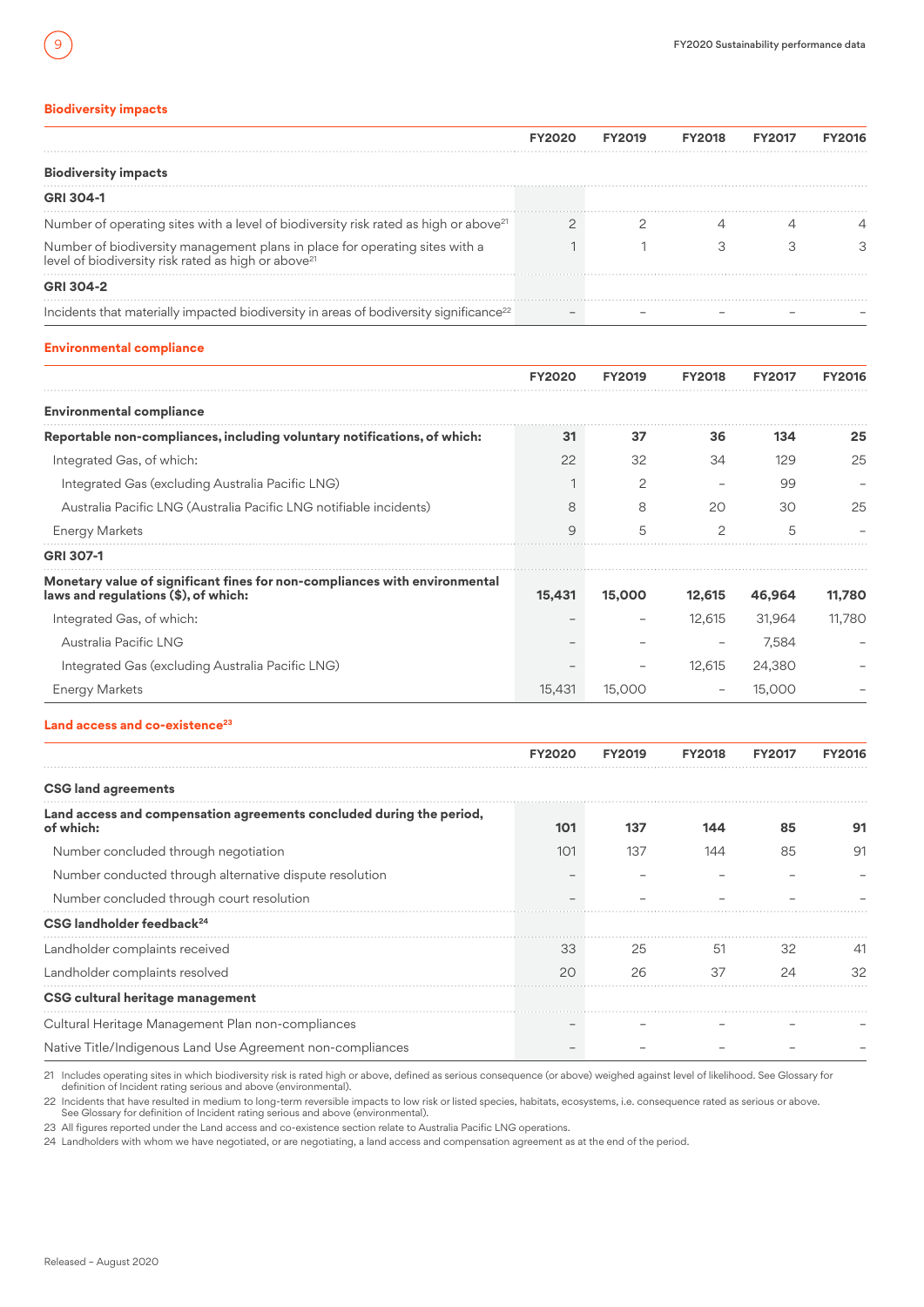# **Communities**

<span id="page-9-0"></span> $10$ 

|                                                                                                                                                             | <b>FY2020</b> | <b>FY2019</b>       | <b>FY2018</b> | <b>FY2017</b> | <b>FY2016</b>     |
|-------------------------------------------------------------------------------------------------------------------------------------------------------------|---------------|---------------------|---------------|---------------|-------------------|
| <b>Community Complaints</b>                                                                                                                                 |               |                     |               |               |                   |
| Community complaints received, of which:                                                                                                                    | 14            | 12                  | 86            | 71            | 91                |
| <b>Energy Markets</b>                                                                                                                                       | 12            | 10                  | 16            | 20            | 8                 |
| Integrated Gas, of which:                                                                                                                                   | 2             | $\overline{c}$      | 70            | 51            | 83                |
| <b>LNG</b>                                                                                                                                                  | 2             | 2                   | 70            | 35            | 48                |
| Exploration and production                                                                                                                                  |               |                     |               | 16            | 35                |
| Community complaints resolved, of which:                                                                                                                    | 13            | 10                  | 71            | 62            | 83                |
| <b>Energy Markets</b>                                                                                                                                       | 12            | 8                   | 16            | 20            | 8                 |
| Integrated Gas, of which:                                                                                                                                   |               | $\overline{c}$      | 55            | 42            | 75                |
| <b>LNG</b>                                                                                                                                                  |               | 2                   | 55            | 26            | 44                |
| Exploration and production                                                                                                                                  |               |                     |               | 16            | 31                |
| <b>Procurement</b>                                                                                                                                          |               |                     |               |               |                   |
|                                                                                                                                                             | <b>FY2020</b> | <b>FY2019</b>       | <b>FY2018</b> | <b>FY2017</b> | <b>FY2016</b>     |
| Increasing Indigenous participation                                                                                                                         |               |                     |               |               |                   |
| Monetary value of total expenditure by Origin as upstream operator of Australia<br>Pacific LNG on goods and services provided by Indigenous businesses (\$) |               | 1.538.426 3.133.084 | 626.366       |               | 574.604 7.817.320 |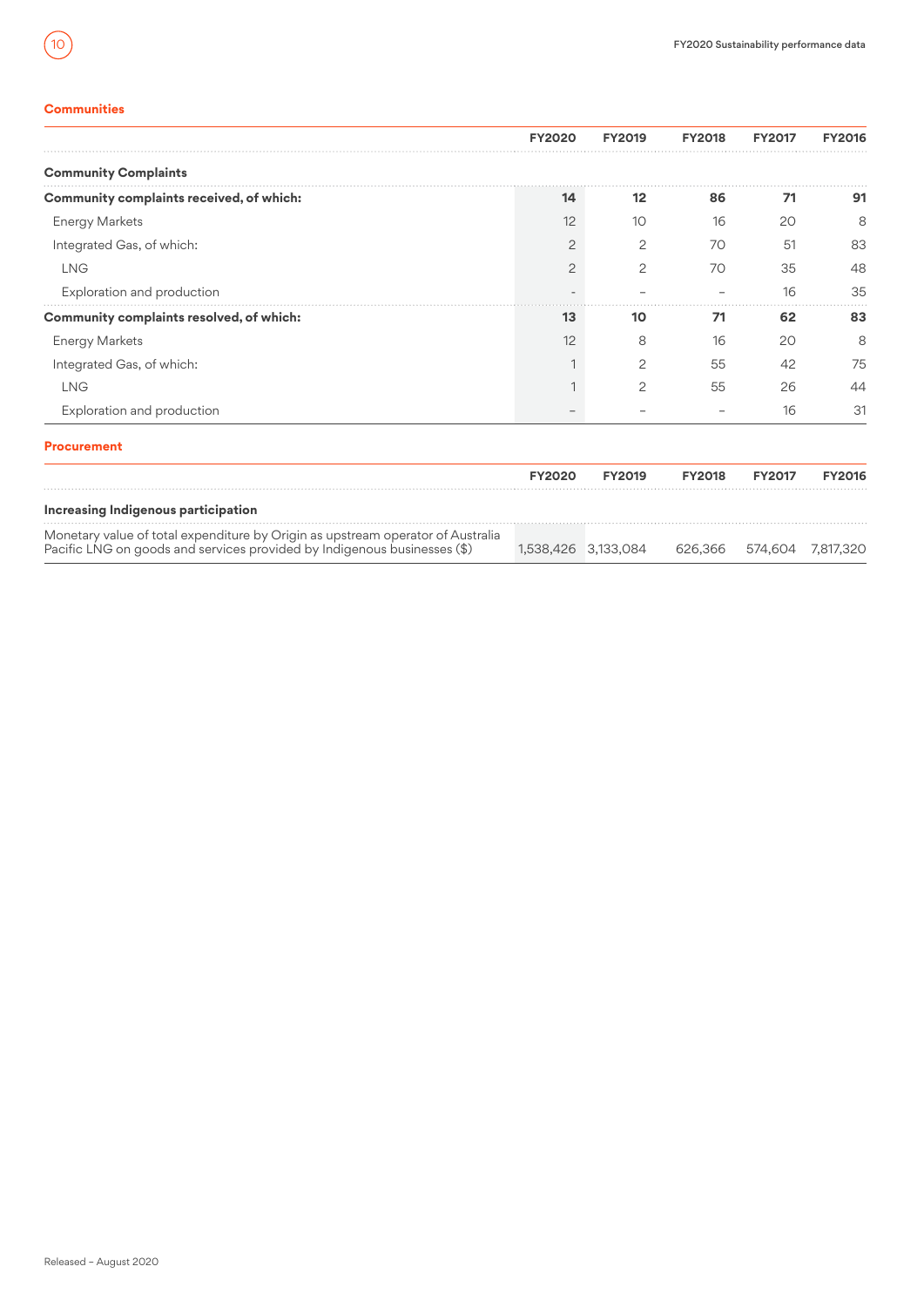# **Customers**

<span id="page-10-0"></span> $\overline{11}$ 

|                                                                                                                                           | <b>FY2020</b>  | <b>FY2019</b> | <b>FY2018</b> | <b>FY2017</b> | <b>FY2016</b> |
|-------------------------------------------------------------------------------------------------------------------------------------------|----------------|---------------|---------------|---------------|---------------|
| <b>Customer accounts</b>                                                                                                                  |                |               |               |               |               |
| Total customer accounts, of which:                                                                                                        | 4,232,631      | 4,199,294     | 4,178,174     | 4,210,000     | 4,217,000     |
| Electricity                                                                                                                               | 2,630,582      | 2,638,738     | 2,666,468     | 2,716,000     | 2,741,000     |
| Natural gas                                                                                                                               | 1,220,050      | 1,190,835     | 1,145,206     | 1,112,000     | 1,089,000     |
| <b>LPG</b>                                                                                                                                | 362,565        | 361,937       | 366,500       | 382,000       | 387,000       |
| <b>Broadband customers</b>                                                                                                                | 20,062         | 7,784         |               |               |               |
| MyAccount registered users (#)                                                                                                            | 1,414,143      | 1,356,096     | 1,251,626     | N/A           | N/A           |
| MyAccount registered users (% of total customers)                                                                                         | 53.7%          | 36.0%         | 32.8%         | N/A           | N/A           |
| MyAccount active users (% of registered)                                                                                                  | 59.0%          | 60.0%         | 61.9%         | N/A           | N/A           |
| MyAccount active users (% of total customers)                                                                                             | 31.6%          | 22.0%         | 20.5%         | N/A           | N/A           |
| <b>Customer satisfaction</b>                                                                                                              |                |               |               |               |               |
| <b>Strategic NPS</b>                                                                                                                      | $\overline{c}$ | -6            | $-13$         | $-16$         | $-16$         |
| Interaction NPS                                                                                                                           | 26.4           | 24.7          | 21.7          | 16.1          | 12.3          |
| Ombudsman complaints per 1,000 customers                                                                                                  | 2.7            | 2.7           | 2.8           | 2.5           | 3.4           |
| Grade of Service (service - care & universal) (%)                                                                                         | 66%            | 78%           | 68%           | N/A           | N/A           |
| Digital service interactions $(\#)$                                                                                                       | 27,873,193     | 11,228,364    | 5,758,135     | N/A           | N/A           |
| Digital service interactions (%)                                                                                                          | 93%            | 82%           | 70%           | N/A           | N/A           |
| Innovative and low carbon products                                                                                                        |                |               |               |               |               |
| Green energy customer accounts, of which: <sup>25</sup>                                                                                   | 117,668        | 134,734       | 152,115       | 184,388       | 228,840       |
| GreenPower customer accounts                                                                                                              | 73,899         | 80,353        | 84,887        | 107,204       | 140,468       |
| Green Gas customer accounts, of which:                                                                                                    | 43,769         | 54,381        | 67,228        | 77,184        | 88,372        |
| Natural gas customer accounts                                                                                                             | 30,167         | 33,191        | 40,501        | 45,935        | 55,217        |
| LPG customer accounts                                                                                                                     | 13,602         | 21,190        | 26,727        | 31,249        | 33,155        |
| Capacity of solar PV systems installed during the period (MW)                                                                             | 61             | 48            | 43            | 30            | 13            |
| Capacity of solar PV systems sold during the period (MW)                                                                                  | 68             | 50            | 45            | 39            | 21            |
| Solar PV systems installed as at the end of the period                                                                                    | 106,315        | 98,446        | 92,129        | 87,065        | 82,765        |
| Electricity customer accounts with solar installations as at the<br>end of the period                                                     | 491,557        | 440,828       | 425,383       | 422,795       | 411,266       |
| Energy affordability and hardship                                                                                                         |                |               |               |               |               |
| Customer accounts in Power On hardship program                                                                                            | 34,709         | 44,017        | 52,807        | 32,277        | 23,526        |
| Successful Power On program completions <sup>26</sup>                                                                                     | 33,102         | 48,659        | 42,107        | N/A           | N/A           |
| Customers on payment plans                                                                                                                | 214,824        | 231,023       | 36,396        | N/A           | N/A           |
| <b>Privacy and compliance</b>                                                                                                             |                |               |               |               |               |
| Reportable non-compliance incidents with the Australian<br>Energy Regulator (AER) and Essential Services Commission<br>of Victoria (ESCV) | 18             | 14            | 6             | 6             | 6             |
| Monetary value of penalties relating to non-compliances with the<br>AER and ESCV (\$)                                                     | 120,000        |               | 40,000        | 20,000        |               |
| Wrongful disconnections (reportable) <sup>27</sup>                                                                                        | 450            | 135           | 139           | N/A           | N/A           |

25 FY2019 Green energy customers have been restated.

26 *Power On* completion data prior to FY2018 is not available due to a change in Origin's regulatory performance indicator reporting process.

27 New metric from FY2018.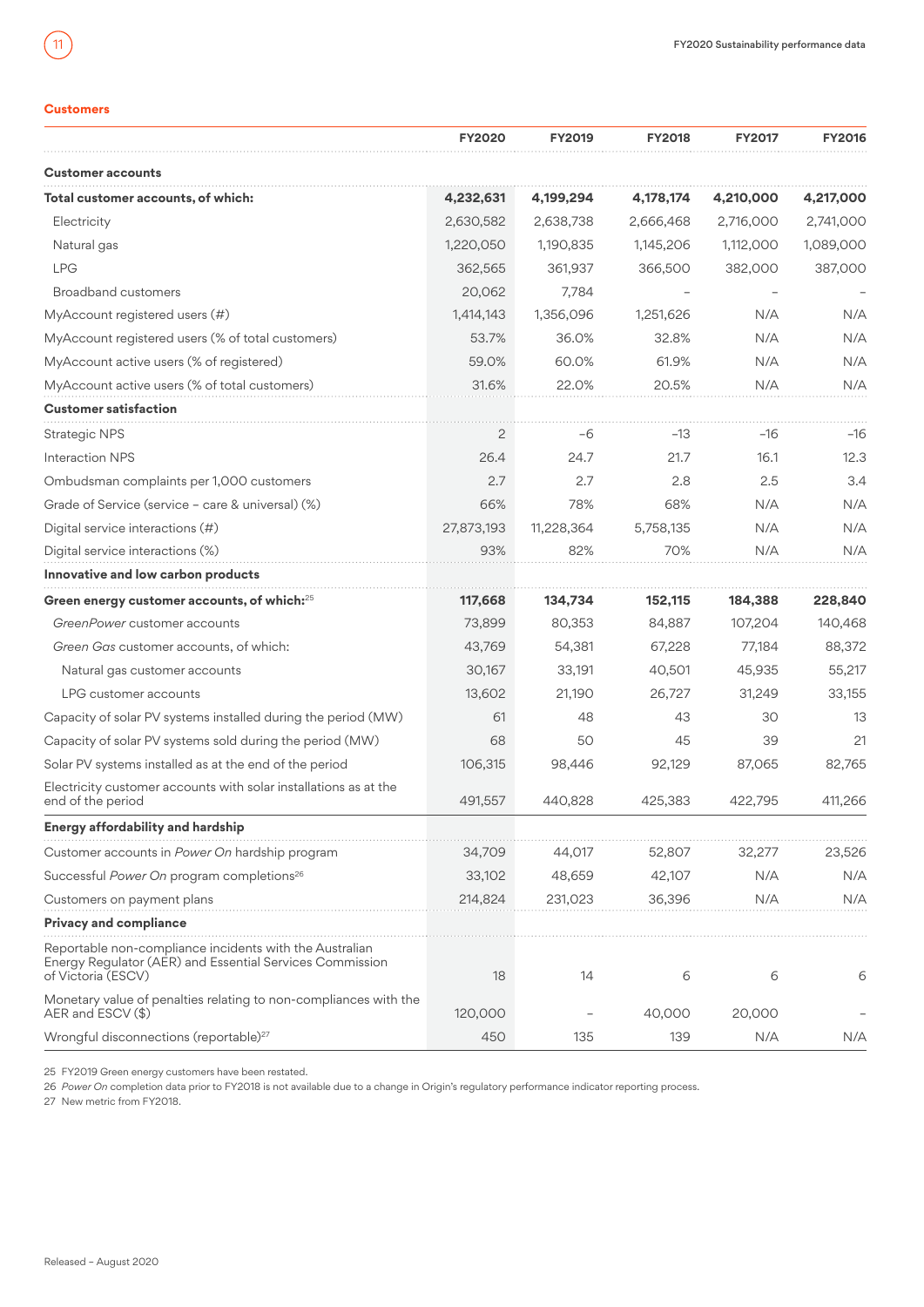# **Political contributions**

<span id="page-11-0"></span>12

|                                                                                                                  | <b>FY2020</b> | <b>FY2019</b> | <b>FY2018</b> | <b>FY2017</b> | <b>FY2016</b> |
|------------------------------------------------------------------------------------------------------------------|---------------|---------------|---------------|---------------|---------------|
| <b>Political contributions</b>                                                                                   |               |               |               |               |               |
| <b>GRI 415-1</b>                                                                                                 |               |               |               |               |               |
| Total monetary value of payments to political parties as<br>reported to the Australian Electoral Commission (\$) | 4.290         | 110.595       | 103.574       | 42.703        |               |

| Recipient                                                  | Type     | value (\$) | ment       |
|------------------------------------------------------------|----------|------------|------------|
| FY2020 detailed breakdown of payments to political parties |          |            |            |
| Australian Labor Party                                     | Function | റെറ        | 11/3/2020  |
| Liberal Party of Australia                                 | Function | 990        | 28/11/2019 |
| Australian Labor Party                                     | Function | 1.000      | 5/9/2019   |
| Liberal Party of Australia                                 | Eunction | 500        | 18/7/2019  |

# **Economic value generated and distributed**

|                                                                                  | <b>FY2020</b>  | <b>FY2019</b> | <b>FY2018</b> | <b>FY2017</b>  | <b>FY2016</b> |
|----------------------------------------------------------------------------------|----------------|---------------|---------------|----------------|---------------|
| Direct economic value generated and distributed (\$m) <sup>28</sup>              |                |               |               |                |               |
| <b>GRI 201-1</b>                                                                 |                |               |               |                |               |
| Direct economic value generated                                                  |                |               |               |                |               |
| <b>Energy Markets</b>                                                            | 12,888         | 14,293        | 14,344        | 13,558         | 11,423        |
| Integrated Gas                                                                   | 269            | 434           | 539           | 549            | 500           |
| Contact Energy                                                                   |                |               |               |                | 251           |
| Corporate                                                                        |                |               |               |                |               |
| <b>Total revenue</b>                                                             | 13,157         | 14,727        | 14,883        | 14,107         | 12,174        |
| Interest received                                                                | 190            | 234           | 229           | 224            | 222           |
| Gain on dilution/divestment of Origin's interests in subsidiaries/joint ventures |                |               |               |                |               |
| Net gain on settlement of GenTrader arrangements                                 |                |               |               |                |               |
| Other                                                                            | 54             | 26            | 253           | 187            | 41            |
| Share of results of equity accounted investees                                   | 608            | 632           |               |                |               |
| Direct economic value generated                                                  | 14,009         | 15,619        | 15,365        | 14,518         | 12,437        |
| Direct economic value distributed                                                |                |               |               |                |               |
| Net expenses <sup>29</sup>                                                       | 12,436         | 12,923        | 13,610        | 15,087         | 11,182        |
| Depreciation and amortisation                                                    | 509            | 419           | 381           | 477            | 624           |
| <b>Total operating costs</b>                                                     | 12,945         | 13,342        | 13,991        | 15,564         | 11,806        |
| <b>Employee wages and benefits net of taxes</b>                                  | 662            | 664           | 648           | 618            | 691           |
| Interest expense <sup>30</sup>                                                   | 316            | 388           | 500           | 553            | 548           |
| <b>Dividends</b>                                                                 | 478            | 165           | 2             | $\overline{c}$ | 460           |
| Total payments to providers of capital                                           | 794            | 553           | 502           | 555            | 1,008         |
| Community investments                                                            | $\overline{4}$ | 4             | 3             | 4              | 7             |
| <b>Total community contributions</b>                                             | $\overline{4}$ | 4             | 3             | 4              | 7             |
| <b>Economic value distributed</b>                                                | 14,405         | 14,563        | 15,144        | 16,741         | 13,512        |

28 The value distribution calculation and commentary in this section is based on the income and expenses reported in the Income Statement of Origin Energy Limited.<br>Any restatements made to prior year results have been made

29 Excludes capital expenditure; includes taxes and royalties.

30 Excludes capitalised interest.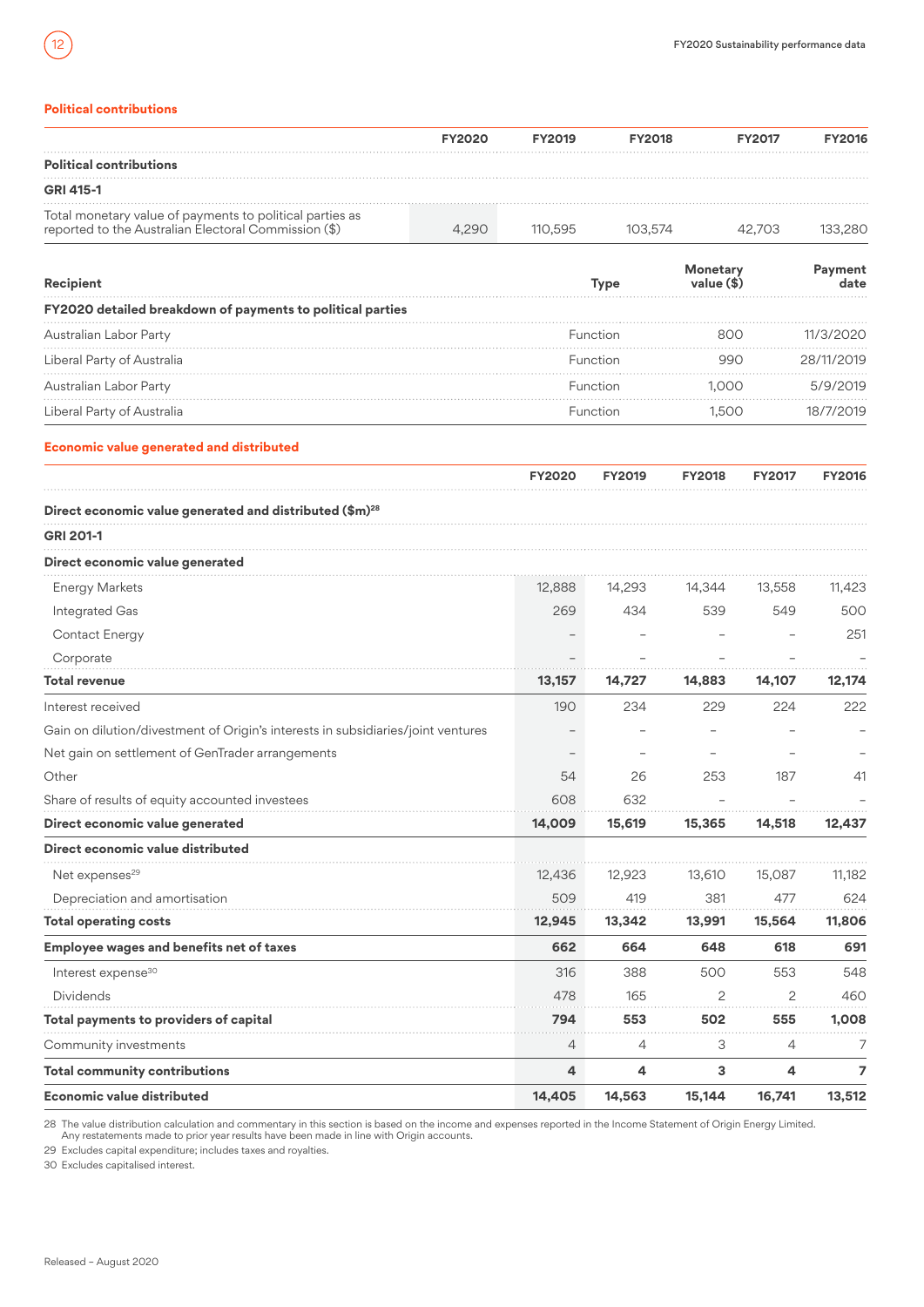# **Creating value in our communities**

<span id="page-12-0"></span> $\sqrt{13}$ 

|                                                                                                                                                     | <b>FY2020</b> | <b>FY2019</b> | <b>FY2018</b> | <b>FY2017</b> | <b>FY2016</b> |
|-----------------------------------------------------------------------------------------------------------------------------------------------------|---------------|---------------|---------------|---------------|---------------|
| <b>Origin Energy Foundation</b>                                                                                                                     |               |               |               |               |               |
| Total community support since inception (\$)                                                                                                        | 29.335.914    | 26,113,140    | 23,701,139    | 21,933,233    | 19,680,088    |
| Total community investment during the period by the<br>Origin Energy Foundation (\$)                                                                | 3,222,775     | 2,412,000     | 2,419,230     | 3,155,470     | 3,304,100     |
| Monetary value of grants provided through Origin Energy<br>Foundation <i>Grants</i> program since inception (\$)                                    | 21,243,861    | 19,702,405    | 18,925,300    | 17,700,400    | 16,039,400    |
| Monetary value of grants provided through Origin Energy<br>Foundation <i>Grants</i> program during the period $(\$)$                                | 1,541,456     | 777,089       | 1,224,900     | 1,661,030     | 1,628,730     |
| Activities participated in by employees donating time and<br>professional skills through Origin Energy Foundation Give Time<br>program volunteering | 2,036         | 2,181         | 1.552         | 1.095         | 1,032         |
| Hours donated by employees through Origin Energy Foundation<br>Give Time program volunteering                                                       | 6,758         | 9,153         | 8,002         | 5,912         | 6.126         |
| Monetary value of donations made by employees through<br>Origin Energy Foundation <i>Give2</i> program (\$)                                         | 475,767       | 408,357       | 339,533       | 328,292       | 337,296       |
| Monetary value of donations delivered within the not-for-<br>profit sector when matched with Origin Energy Foundation<br>Give2 program (\$)         | 930,213       | 815,214       | 679,066       | 656,584       | 674,593       |
| Organisations within the not-for-profit sector received<br>donations through Origin Energy Foundation Give2 program                                 | 278           | 252           | 240           | 206           | 216           |